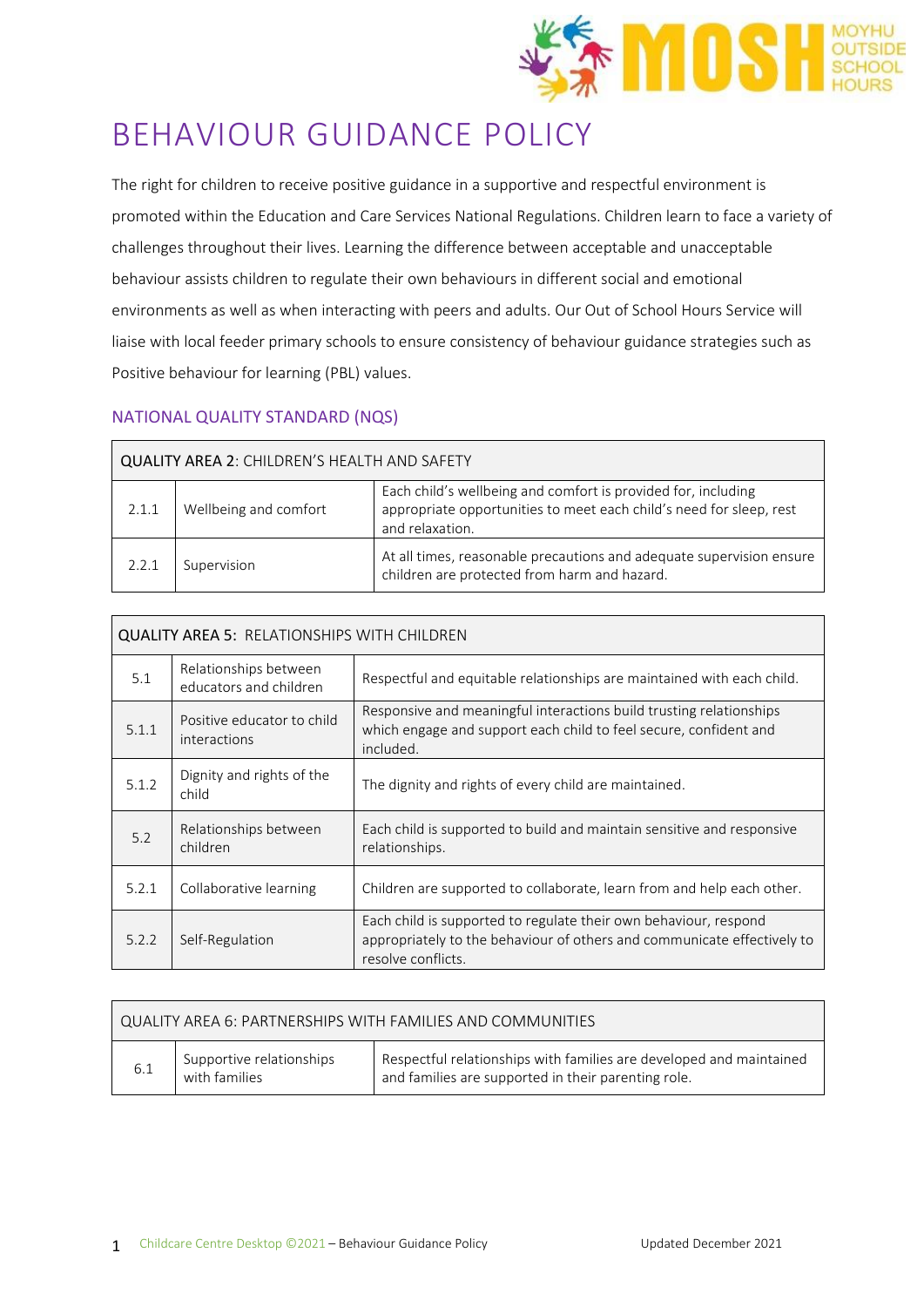

| QUALITY AREA 7: GOVERNANCE AND LEADERSHIP |                    |                                                                                                               |  |
|-------------------------------------------|--------------------|---------------------------------------------------------------------------------------------------------------|--|
|                                           | Governance         | Governance supports the operation of a quality service                                                        |  |
| 7.1.2                                     | Management Systems | Systems are in place to manage risk and enable the effective<br>management and operation of a quality service |  |

| EDUCATION AND CARE SERVICES NATIONAL REGULATIONS |                                                               |  |
|--------------------------------------------------|---------------------------------------------------------------|--|
| 84                                               | Awareness of child protection law                             |  |
| 155                                              | Interactions with children                                    |  |
| 156                                              | Relationships in groups                                       |  |
| 168                                              | Education and care service must have policies and procedures  |  |
| 174                                              | Time to notify certain circumstances to Regulatory Authority  |  |
| 175                                              | Prescribed information to be notified to Regulatory Authority |  |

## RELATED POLICIES

| Anti-Bias and Inclusion Policy                     | <b>Medical Condition Policy</b>    |
|----------------------------------------------------|------------------------------------|
| <b>Educational Program Policy</b>                  | Privacy and Confidentiality Policy |
| <b>Family Communication Policy</b>                 | Respect for Children Policy        |
| Incident, Injury, Trauma and Illness Policy        | <b>Enrolment Policy</b>            |
| Interaction with Children, Family and Staff Policy | <b>Supervision Policy</b>          |

#### PURPOSE

We aim to create positive relationships with children making them feel safe, secure, and supported within our OSHC Service. We will ensure children are treated with respect, consistency, fairly and equitably as they are supported to develop the skills and knowledge required to behave in a socially and culturally acceptable manner.

Supporting children to develop socially acceptable behaviour is a primary goal for educators and families. This is embedded in fundamental documents including the My Time Our Place (MTOP), The Education and Care Services National Regulations, and the National Quality Standard (NQS).

#### SCOPE

This policy applies to children, families, staff, management, and visitors of the Moyhu Primary School Outside Hours (MOSH) Service.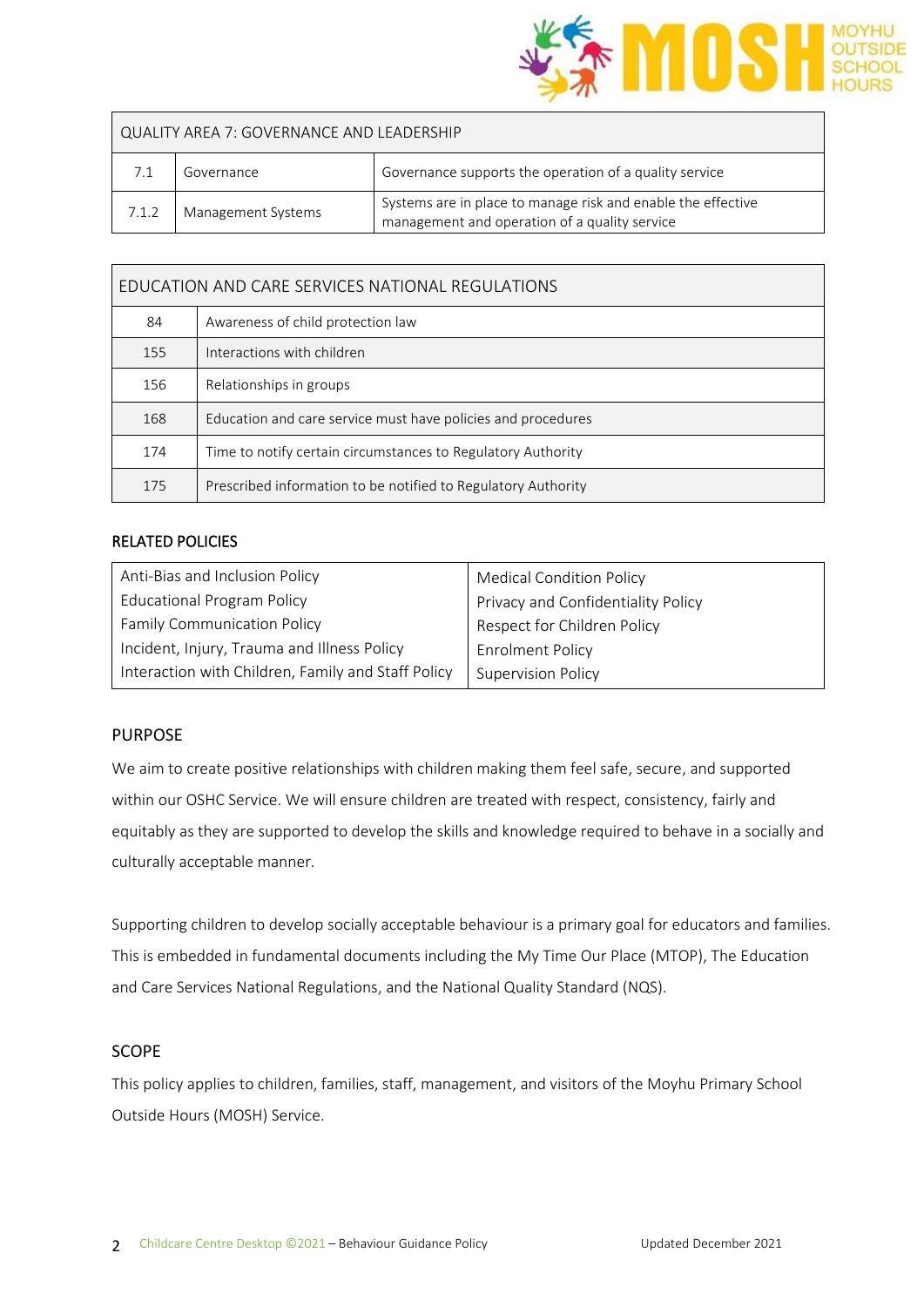

#### DEFINITIONS

Behaviour guidance*-* this term is used to reflect current thinking about the most positive and effective ways to help children gain understanding and learn skills that will help them to manage their own behaviour. Using appropriate behaviour guidance, aims to support each child regulate their own behaviour, respond appropriately to the behaviour of others and communicate effectively to resolve conflicts.

Self-regulation- The ability to manage energy states, emotions, behaviour and attention: the ability to return to a balanced, calm and constant state of being. Self-regulation is a key factor for mental health, wellbeing and learning (KidsMatter, Early Childhood, 2014).

Inclusion- taking into account all children's social, cultural and linguistic diversity (including learning styles, abilities, disabilities, gender, family circumstance and geographic location) in curriculum decisionmaking processes. (MTOP).

#### IMPLEMENTATION

The behaviour and guidance strategies used by staff and educators at our OSHC Service are designed to provide children the opportunity to expand their experiences of life in a productive, safe environment that allows individuals the right to safety, tolerance, self-expression, cultural identity, dignity and the worth of the individual.

Educators understand that as children grow and develop self-regulation becomes an important aspect of social and emotional development as they begin to understand how their actions affect others.

We believe in providing clear, consistent guidelines for children's behaviour as part of a caring and trusting relationship with children and families to help them feel secure and self-confident. Children benefit from knowing that their environment is stable and that a competent adult is taking care of them.

There are three key aspects to promoting positive behaviour:

- 1. Creating a quality learning environment that is positive and supportive and provides developmentally appropriate experiences and resources.
- 2. Implementing guidance strategies for building skills and strengthening positive behaviour based on age-appropriate behaviour expectations.
- 3. Employing strategies for guiding children's behaviour resulting in decreasing undesired behaviours.

## POSITIVE BEHAVIOUR GUIDANCE STRATEGIES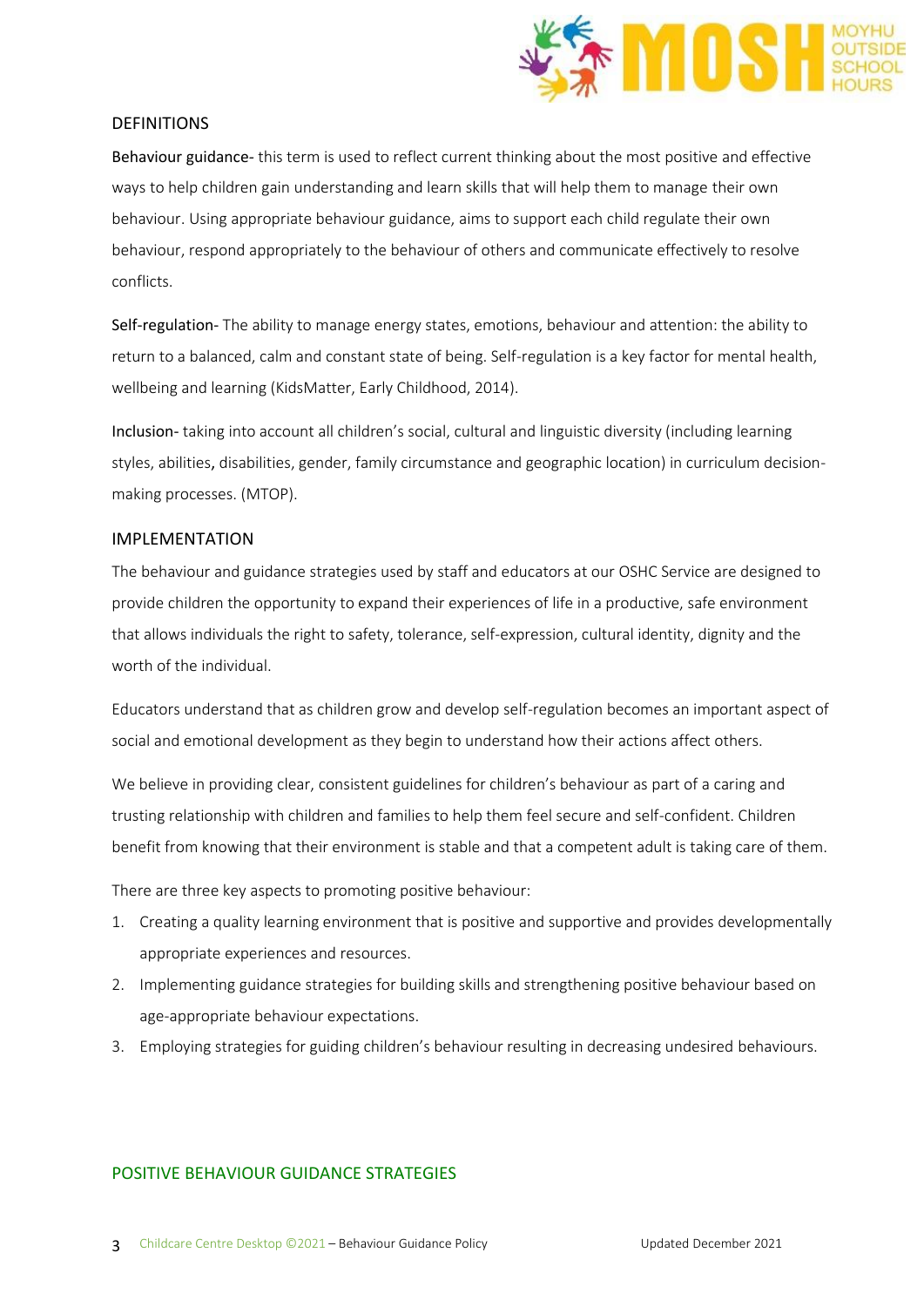

Guiding children's behaviour is an important aspect of caring for and educating children. Positive strategies need to be developed to assist children to learn appropriate ways of behaving. Corporal punishment and unreasonable discipline are not permitted at any time in children's services, not only because the child may be physically harmed, but also because it nearly always has detrimental effects on the child's self-esteem and feelings of security. All educators and staff at our OSHC Service will role model appropriate behaviour and language, encouraging children to socialise with other children, including children of different cultural backgrounds as well as from different age groups and different genders.

Behaviour guidance strategies implemented within our OSHC service are appropriate to the child's age and developmental capacity. Children are encouraged to make decisions for themselves and are provided with opportunities for independence and self-regulation. Children are given the opportunity to make choices and experience the consequences of these choices when there is no risk of physical or emotional harm to the child or anyone else. They are acknowledged when they make positive choices in managing their behaviour.

Strategies may include using visual cues, prompting, redirection, re-teaching strategies, developing logical consequences and conferences with children. In the instance of adverse behaviour being persistently observed, educators will evaluate their program, room set up, supervision etc. to identify triggers and sources of inappropriate or challenging behaviour.

Regular routines and consistency in implementing behaviour guidance strategies are critical to support children's wellbeing and promote children's agency. All staff implement an active and positive approach to guiding children's behaviour within our service.

## MANAGEMENT/NOMINATED SUPERVISOR/RESPONSIBLE PERSON WILL ENSURE:

- no child being educated and cared for by the OSHC Service is subjected to any form of corporal punishment or any discipline that is unreasonable in the circumstances
- every reasonable precaution is taken to protect children from harm and from any hazard likely to cause injury
- connections are built between our service and local primary schools to support positive learning environments
- behaviour guidance does not involve making judgements about children or their families
- information is gathered from families about their children's social skills, relationship preferences, family and cultural values which will be recorded in the child's individual file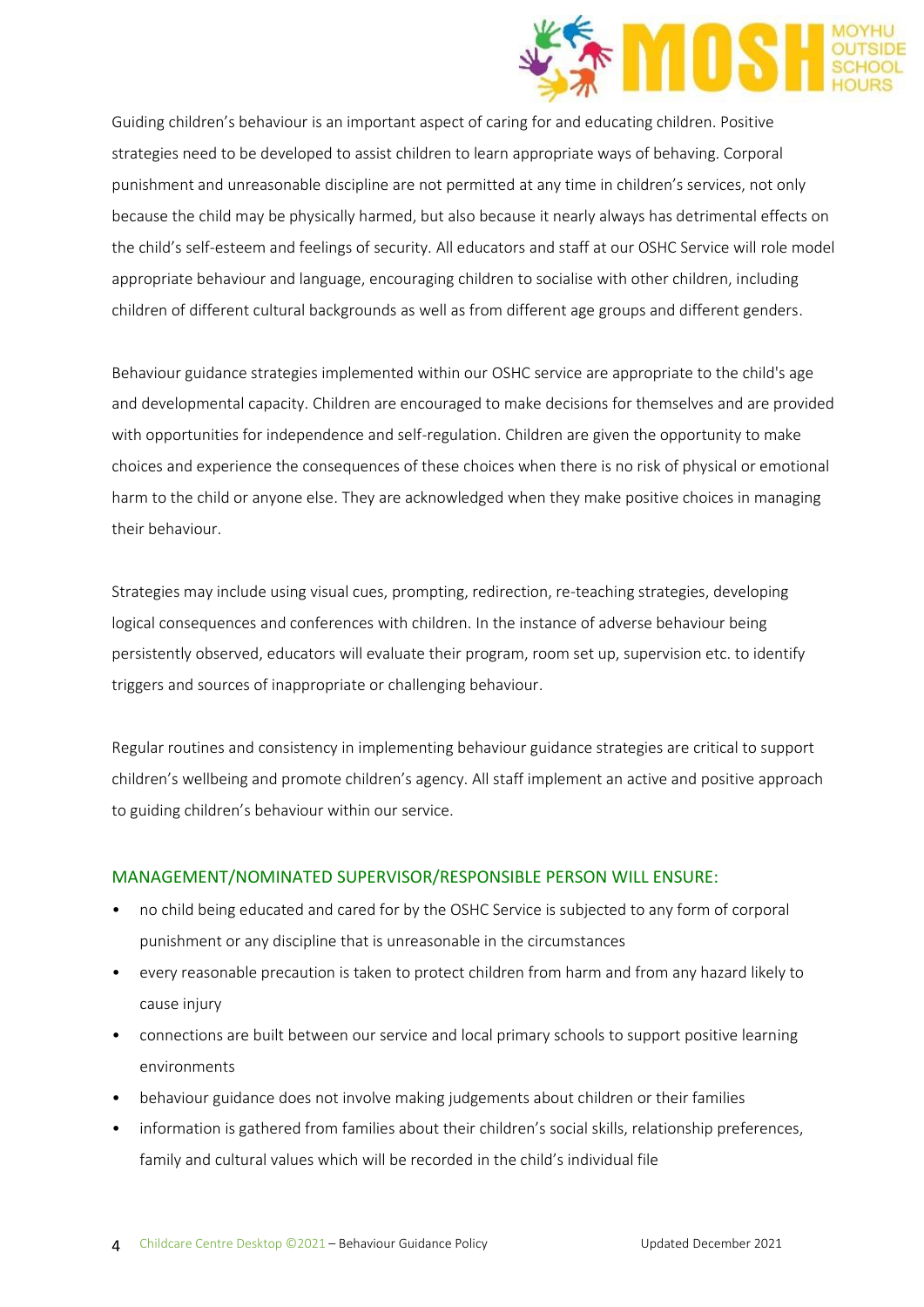

- educators will use this information to engage children in experiences that support children to develop their social and decision-making skills
- positive and respectful relationships with children are established and maintained
- children are empowered to use language and other forms of non-hurtful communication to communicate their emotions
- positive, empathetic relationships are promoted between children assisting them to develop respectful relationships
- the dignity and rights of each child are maintained at all times
- positive and inclusive strategies are implemented to enable educators to encourage positive behaviour in children in order to minimise adverse behaviour
- general information about behaviour guidance is provided to families such through parent interviews and newsletters
- a partnership is developed with other professionals or support agencies that work with children who have diagnosed behavioural or social difficulties to develop plans for the inclusion of these specific children. This information will be kept confidential and in the individual child's file.
- excessive or challenging behaviour is managed and communicated with families
- strategies are implemented to re-direct a child who may be causing or about to cause harm to himself or herself, another child, or adult. Incidents may include a child who is kicking, spitting, biting, throwing furniture or toys, punching or hitting, or being disruptive. Redirection may also include an incident where a child places him/herself in a dangerous situation, for example, climbing a fence or hiding in a potentially dangerous position. Safety is a priority, and this may mean using physical redirection in which an educator will actually remove the child from the harmful situation if required. It may be necessary to remove other children from the area while the child calms down.
- families are notified and the incident/behaviour is addressed sensitively. In an instance where a child or children's safety has been jeopardised, parents are required to sign the *Behaviour Incident Report.*
- should the behaviour continue, the child's behaviour is observed and carefully documented. Additional information is collated related to the context and behaviour guidance strategies implemented.
- a meeting with the child's parents/carers and educator may be arranged to discuss any behaviours or concerns that have been observed. A *Behaviour Guidance Plan* may be developed in consultation with families and other health professionals as required
- *Behaviour Guidance Plans* are to be reviewed on a periodic basis reflecting changes that have been applied through the implementation of the plan in consultation with the child's family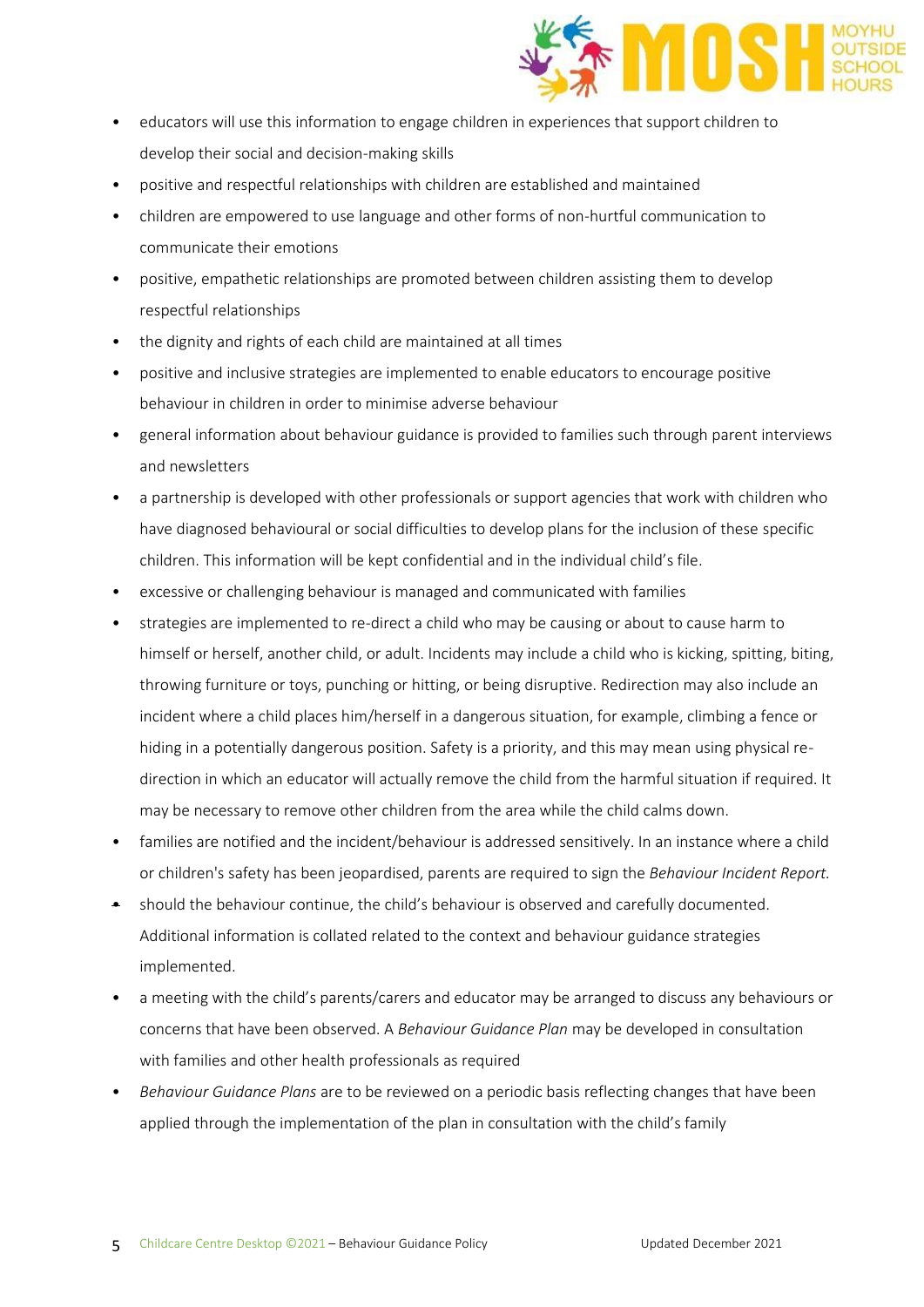

- the child's primary school is contacted to gain information about behaviour guidance strategies implemented within the school context to ensure consistency between environments
- families, the child's primary school and professional agencies are consulted to ensure that a consistent approach is used to support the child with diagnosed behavioural or social difficulties
- application for additional support for educators to build their capacity and capabilities to include children with additional needs will be made through the Inclusion Support Program.
- a Strategic Inclusion Plan (SIP) is developed and guided by local support agencies as required for individual groups of children
- the SIP is reviewed on a periodic basis reflecting changes that have been applied through the implementation of the plan
- professional development is provided for educators to be informed, trained and supervised to implement the SIP created, ensuring that information is composed and recorded for reflection on its effectiveness for the individual child
- notification is made to the regulatory authority within the legislated time frames of any circumstance that poses a risk to the health, safety and wellbeing of a child or children, or of any complaint alleging that a serious incident has occurred at the OSHC Service.

# EDUCATORS WILL:

- encourage and support each child's social and emotional development, striving to develop children's self-regulation and an understanding of the feelings of others
- actively work with younger children to promote and role-model positive ways to interact with others
- teach behavioural expectations
- support appropriate behaviour- visual cues, prompting, positive verbal feedback and quality learning environments
- ensure children are provided with positive guidance and encouragement toward acceptable behaviour
- promote children's initiative and agency
- actively work with all children to support them in constructing and conveying ways of expressing needs, resolving conflict, and responding to the behaviour of others
- at all times provide positive role-modelling in their dealings with children, other educators and families
- discuss guidelines, rules, limits, and what is fair with children, and use their contributions in setting limits and guidelines
- talk calmly with children about the consequence of their actions, and the reason for rules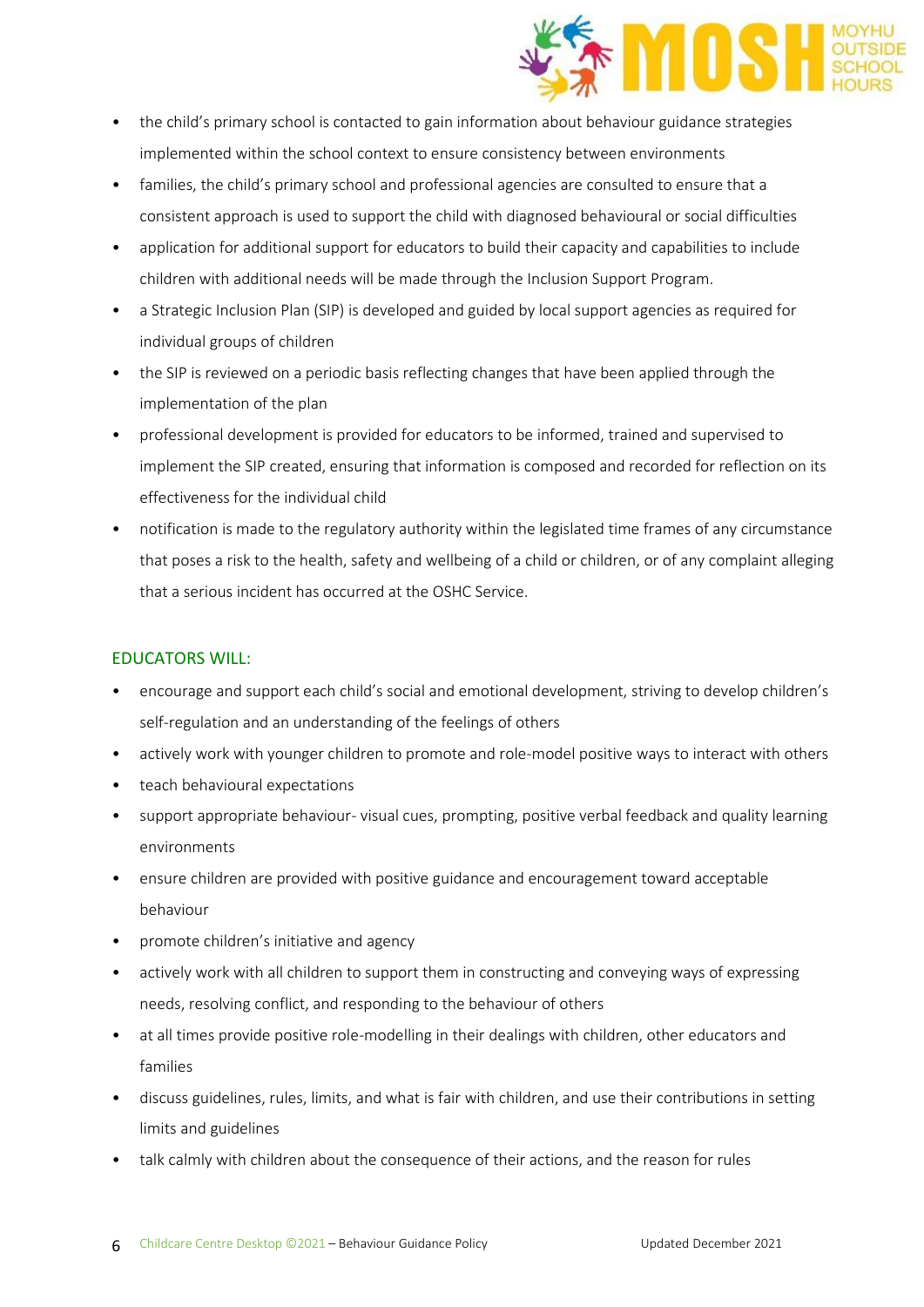

- use corrective consequences- prompt, redirect, re-teach, provide choice, logical consequence, conference with child and educator
- guide children's behaviour, teaching them how to be considerate of others to think about the effects of their actions on others. It is important that children understand what acceptable and unacceptable behaviour is and how to manage their emotions.
- provide positive feedback and focus on children's strengths and achievements and build on their abilities
- take into consideration the child's past experiences as their behaviour could be a result of past trauma such as changes in routine, changes or losses within the family, placement in care, or more serious circumstances involving abuse, neglect, or family violence
- be responsive to these former experiences, designing and implementing behaviour plans with the individual child that include strategies which will assist alternative and positive behaviour
- provide age appropriate, challenging, and interesting activities, experiences, and equipment for children to use and become engaged with
- ensure there are sufficient materials and equipment for individual, small and large group activities
- set up the environment (indoor and outdoor) for children to engage in activities and experiences in accordance with their abilities and interests
- adapt a positive approach, excluding cruel, harsh, humiliating or demeaning actions
- commit to professional development and keep up to date with industry information regarding behaviour guidance strategies
- support children to explore different identities and points of view and to communicate effectively when resolving disagreements with others
- participate in planned and spontaneous conversations with children about emotions, feelings and issues of inclusion and fairness, bias and prejudice, and the consequences of their actions, as well as the appropriate rules and the reasons for the rules
- provide children with the language and vocabulary needed to express their emotions and feelings and verbalise their concerns
- encourage children to listen to other people's ideas, consider pro-social and altruistic behaviour and collaborate and negotiate in problem solving situations
- listen empathetically to children when they communicate their emotions, provide encouragement as they reassure the child it is normal to experience positive and negative emotions
- guide children to remove themselves from situations where they are experiencing frustration, anger, or fear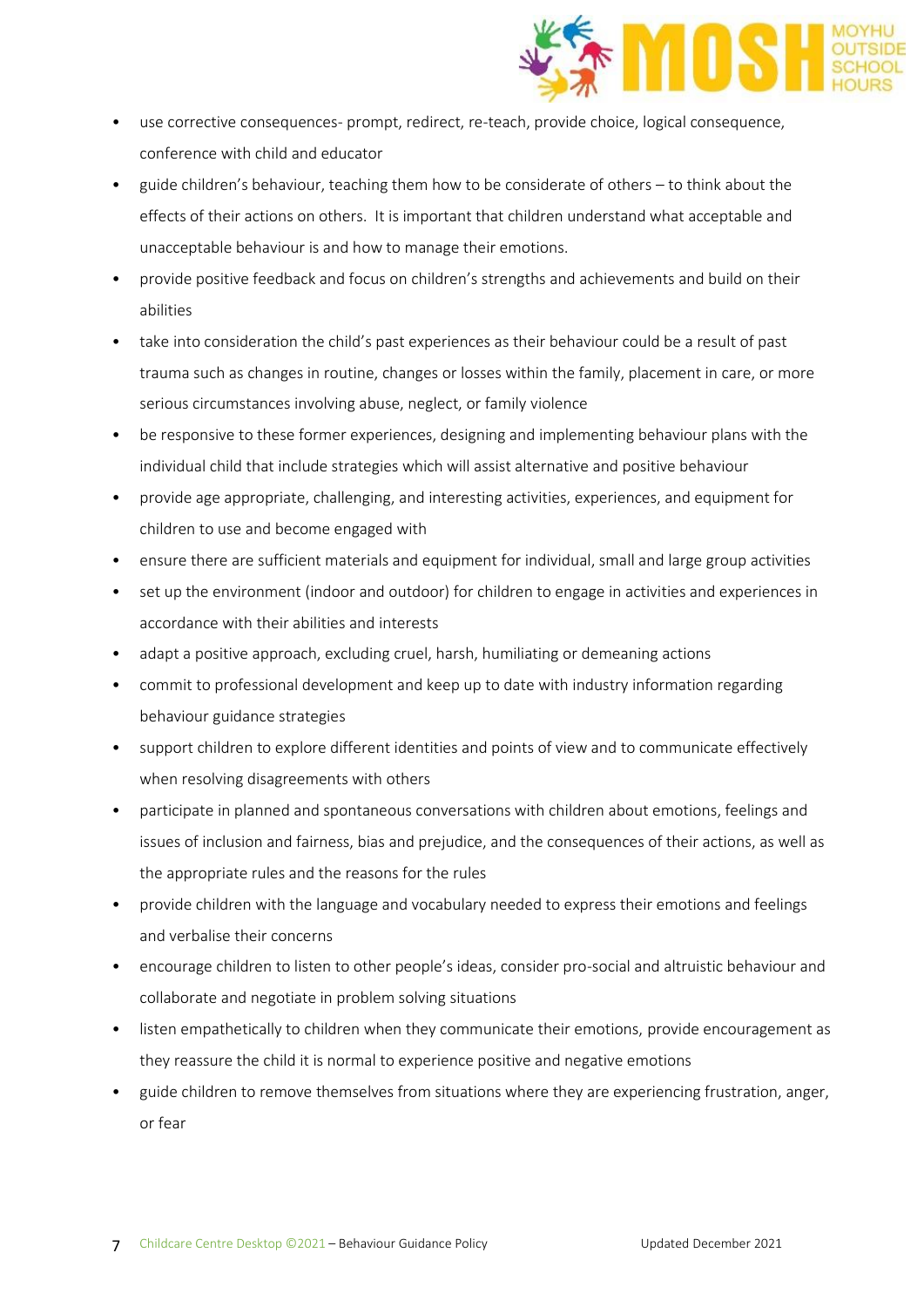

- support children to negotiate their rights and rights of others and mediate perceptively when children experience difficulty in resolving dissimilarity
- learn about children's relationships with others and their relationship preferences they have and use this knowledge to encourage children to manage their own behaviour and expand on their empathy skills
- use positive language, gestures, facial expressions, and tone of voice when redirecting or discussing children's behaviour with them
- remain calm, respectful and tolerant as they encourage children who are strongly expressing distress, frustration or anger
- guide children's behaviour with a focus on preserving and promoting children's self-esteem as they learn to self-regulate their behaviour
- implement "*time with*" an adult, which will be used when all other strategies (above) have been exhausted. "*Time with*" allows educators to offer reassurance and support so the child can settle and regain self-control, develop some self-calming behaviours and gain composure. Once calm, educators can assist the child to identify what happened, reflect on their actions and consider how they may have done something differently.

## FAMILIES WILL:

- provide consent for the OSHC Service to consult with their child's primary school and other professional agencies to assist with implementing a Strategic Inclusion Plan (SIP)
- work collaboratively with educators and professional agencies when required in order to develop a broader understanding of the child's developmental level and share any recent events which may be influencing the child's behaviour
- consult with educators and provide consent when the Service is applying for Inclusion Support Funding
- work in partnership with educators and health professionals in the development of a behaviour guidance plan to assist with the identification of challenging behaviour, the development of supportive strategies and the review of strategies implemented within a behaviour guidance plan where required
- create consistency in behaviour guidance strategies used at the Service and at home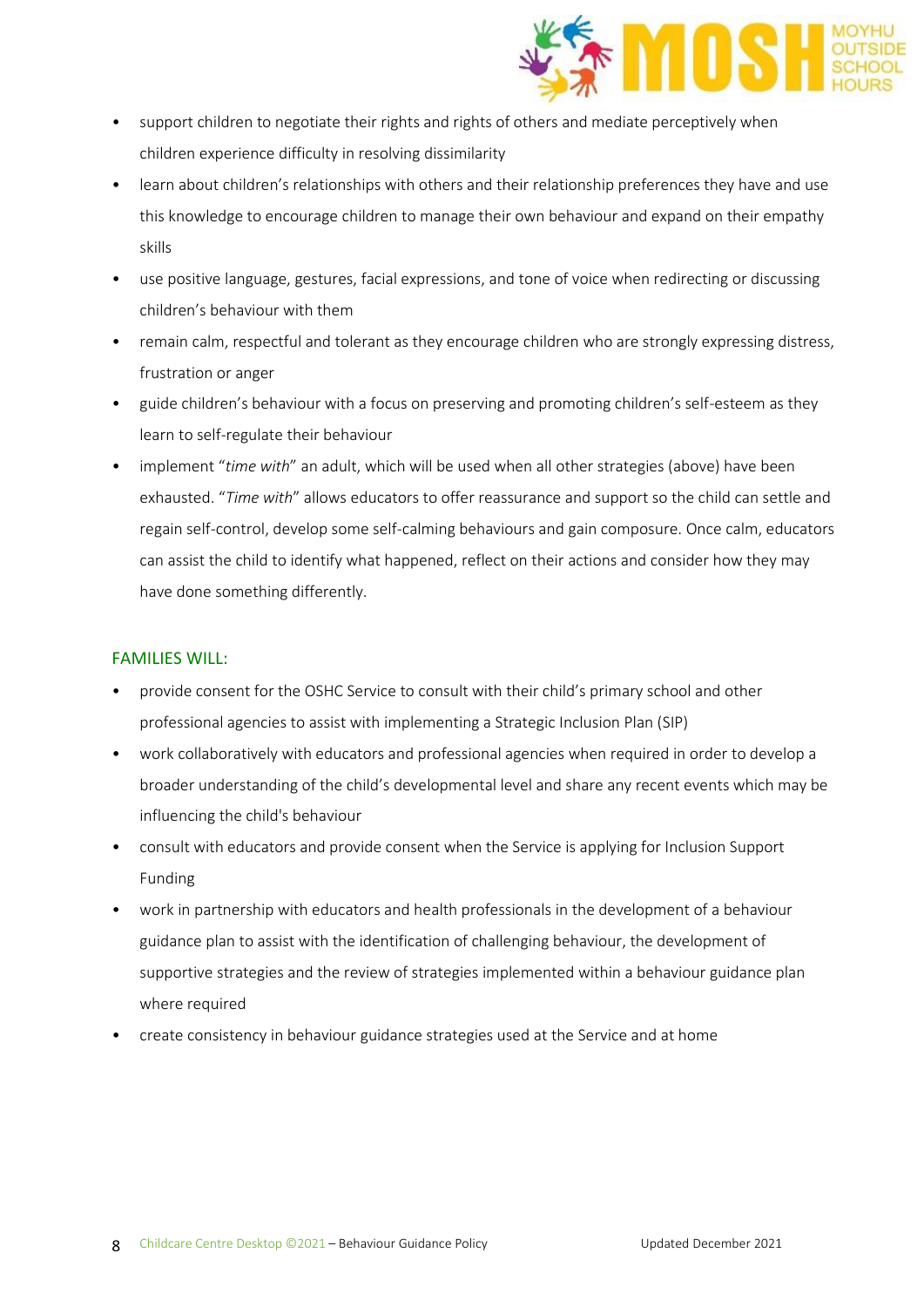

# **SOURCE**

Association of Children's Welfare Agencies: [www.acwa.asn.au](http://www.acwa.asn.au/) 

Australian Children's Education & Care Quality Authority. (2014).

Australian Children's Education & Care Quality Authority. *Inappropriate discipline*. (2020).

[www.acecqa.gov.au/sites/default/files/2020-06/inappropriate-discipline.pdf](http://www.acecqa.gov.au/sites/default/files/2020-06/inappropriate-discipline.pdf)

Australian Government Department of Education, Skills and Employment. *My Time, Our Place-Framework for School Age Care in Australia.* (2011).

Australian Government Department of Education, Skills and Employment. Inclusion Support Program Guidelines. <https://docs.education.gov.au/node/53374>

Australian Government Department of Education, Skills and Employment. Inclusion Support Program Guidelines. <https://www.education.gov.au/inclusion-support-program-isp>

Department of Education NSW Positive Behaviour for Learning (PBL) Early Childhood

<https://pbl.schools.nsw.gov.au/resources/early-childhood.html>

Department of Education State Government of Victoria. *Strategies to guide children's behaviour* (reviewed 2015) Early Childhood Australia's Blog (2018). *What every child needs for learning self-regulation* KidsMatter Early Childhood.

Early Childhood Australia Code of Ethics. (2016).

Education and Care Services National Law Act 2010*.* (Amended 2018).

[Education and Care Services National Regulations.](https://www.legislation.nsw.gov.au/view/html/inforce/current/sl-2011-0653?query=((Repealed%3DN+AND+PrintType%3D%22act.reprint%22+AND+PitValid%3D@pointInTime(20200831000000))+OR+(Repealed%3DN+AND+PrintType%3D%22reprint%22+AND+PitValid%3D@pointInTime(20200831000000))+OR+(Repealed%3DN+AND+(PrintType%3D%22epi.reprint%22+OR+PrintType%3D%22epi.electronic%22)+AND+PitValid%3D@pointInTime(20200831000000)))+AND+Content%3D(%22early%22+AND+%22childhood%22)&dQuery=Document+Types%3D%22%3Cspan+class%3D%27dq-highlight%27%3EActs%3C/span%3E,+%3Cspan+class%3D%27dq-highlight%27%3ERegulations%3C/span%3E,+%3Cspan+class%3D%27dq-highlight%27%3EEPIs%3C/span%3E%22,+Search+In%3D%22%3Cspan+class%3D%27dq-highlight%27%3EAll+Content%3C/span%3E%22,+All+Words%3D%22%3Cspan+class%3D%27dq-highlight%27%3Eearly+childhood%3C/span%3E%22,+Point+In+Time%3D%22%3Cspan+class%3D%27dq-highlight%27%3E31/08/2020%3C/span%3E%22) (2011).

Family & Community Services[: www.community.nsw.gov.au](http://www.community.nsw.gov.au/) 

Guide to the Education and Care Services National Law and the Education and Care Services National Regulations. (2017).

Guide to the National Quality Framework. (2017). (amended 2020).

NAPCAN: [www.napcan.org.au](http://www.napcan.org.au/) 

Porter, L. (2016). *Young children's behaviour: Guidance approaches for early childhood educators.* Australia: Allen & Unwin.

Raising Children Network. (2019) *Understanding school-aged behaviou[r https://raisingchildren.](https://raisingchildren/)net.au/schoolage/behaviour*

Revised National Quality Standard. (2018).

State Government of Victoria. *Strategies to guide children's behaviour* (reviewed 2015)

## REVIEW

| <b>POLICY REVIEWED</b>                                                                                                                                                                    | MAY 2021                                                                                                                                                                                                                                                                         | NEXT REVIEW DATE       | MAY 2022                          |
|-------------------------------------------------------------------------------------------------------------------------------------------------------------------------------------------|----------------------------------------------------------------------------------------------------------------------------------------------------------------------------------------------------------------------------------------------------------------------------------|------------------------|-----------------------------------|
| <b>MODIFICATIONS</b>                                                                                                                                                                      | additional links to the National Quality Standard<br>additions to policy related to behaviour guidance<br>plans<br>removal of 'children will' section- policy is written<br>٠<br>to guide adults- so not appropriate to be included<br>in policy<br>sources checked for currency |                        |                                   |
| <b>POLICY REVIEWED</b>                                                                                                                                                                    |                                                                                                                                                                                                                                                                                  | PREVIOUS MODIFICATIONS | <b>NEXT REVIEW</b><br><b>DATE</b> |
| realignment of content within the policy<br>٠<br>deleted content that was repeated in different<br>MAY 2020<br>sections or moved into a different section<br>changed order of some points |                                                                                                                                                                                                                                                                                  | MAY 2021               |                                   |